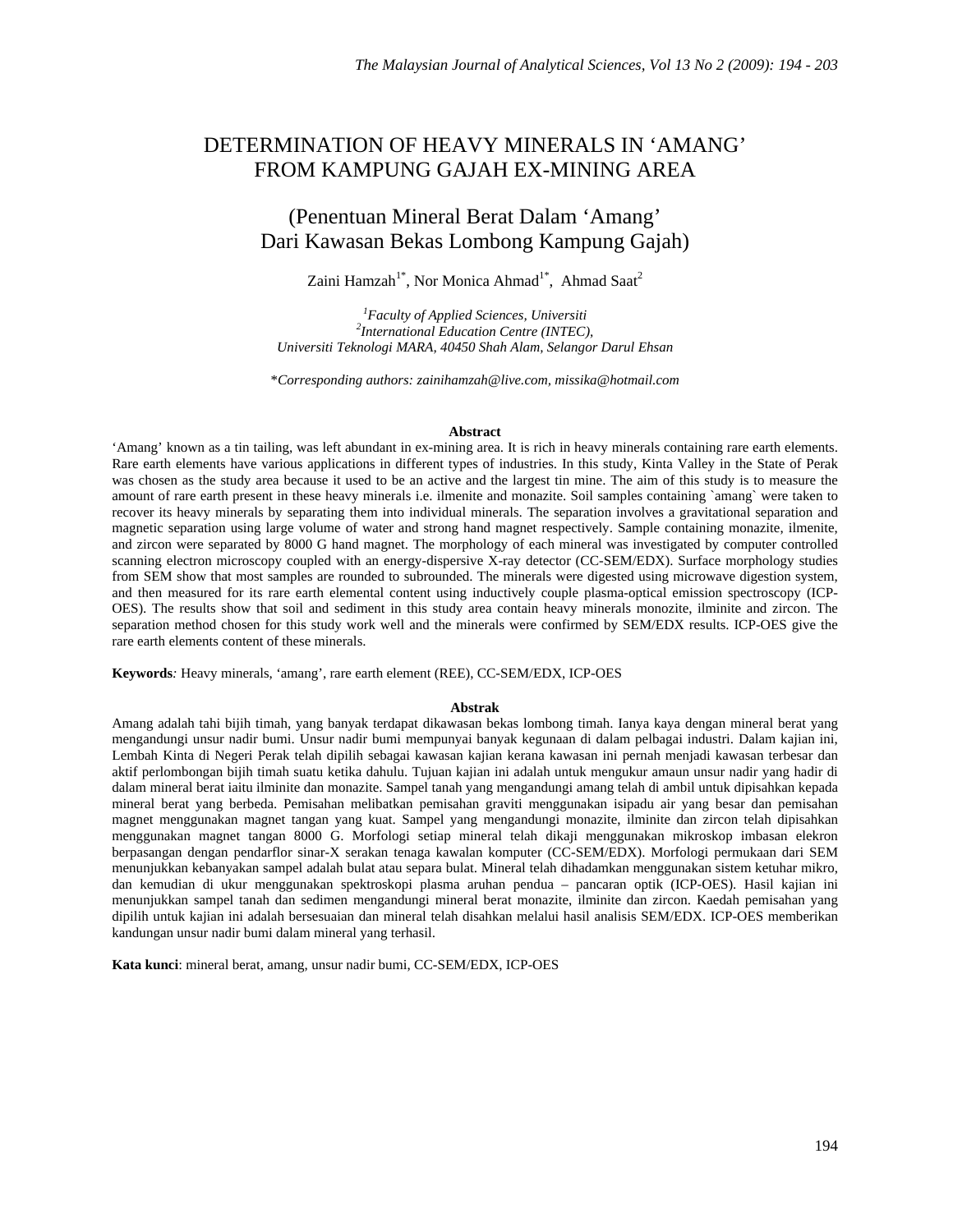# Zaini Hamzah et al: DETERMINATION OF HEAVY MINERALS IN 'AMANG' FROM KAMPUNG GAJAH EX-MINING AREA

# **Introduction**

Former tin mining areas normally rich in 'amang', the tin tailing that contained heavy minerals which in turn will be economically beneficial to the mineral industries. Other researchers found that beach sand [1] and rock [2] are mineral resources other than ex mining area. A mineral is a naturally occurring substance formed through geological processes that has a characteristic chemical composition, a highly ordered atomic structure and specific physical properties. Heavy minerals refers to minerals with a specific gravity (SG) greater than that of quartz ( $SG = 2.7$ ) [3]. Some heavy minerals like monazite ([Ce, La, Nd, Gd, Th] PO<sub>4</sub>), zircon (ZrSiO<sub>4</sub>), ilmenite (FeOTiO<sub>2</sub>), xenotime  $(YPO<sub>4</sub>)$  and struverite  $(Nb.Ta.TiO<sub>2</sub>)$  are used in minerals industries.

These valuable minerals have many uses in industries. Zircon is a valuable mineral used as raw material in various industries such as foundry, ceramics, and refractory. In Bangladesh approximately 300 tonnes of zirconium flour is consumed every year in ceramic industries; the entire amount being currently imported. However, zircon occurring in the Bangladesh coast has so far not been utilized [4]. Ilmenite fines is a by-products generated by the titanium slag and iron industries consisting of titanium dioxide, which is commonly used for the manufacture of white pigment for paint, plastic, paper and fabrics [5].

The rare earth elements are recovered through the separation of certain rare earth oxide bearing minerals, including bastnasite, monazite and ionic clays. Rare earth elements (REEs), from lanthanum to lutetium, are a group of elements with similar chemical and physical properties due to their electronic configurations. REE are divided into two sub-groups: the light rare earth elements (LREEs) from La to Sm and heavy rare earth elements (HREEs) from Gd to Lu [6]. Gadolinium oxide  $(GdO<sub>2</sub>)$  is used for many different high technology applications such as infrared absorbing automotive glass, petroleum cracking catalyst, used in microwave applications, and colour TV tube phosphors while europium is responsible for the red color in television screens and computer monitors [7, 8].

During the golden era of tin mining, Kampung Gajah in Perak, (N04° 14.967´ E101° 02.420´) used to be one of those areas producing tin for exporting purposes. Tin ores were processed using a physical property (wet separation technique or smelting process) to recover the tin. The remaining ('amang') were left there since not many people knew their uses. `Amang` is a widely accepted term in Malaysia for the heavy mineral rejects which remain after tin oxide (cassiterite) has been extracted from tin ores [9].

Nowaday, 'amang' is becoming more important since we can recover valuable heavy minerals from it. The concentration of heavy minerals from amang or soil contain rich amang involves a gravitational separation process or floatation, which will produce a layer which can be easily differentiated from mud and sand. The more density of the materials, the deeper they will sink. By applying this concept, the dense material which is minerals will sink while others will float. Magnetic separation process may produce two distinct fractions which are magnetic minerals and non magnetic minerals [1]. Magnetic minerals would consist of ilmenite only while non-magnetic minerals consist of xenotime, monazite and zircon [10, 3].

This study was conducted in order to design the lab scale method for physical separation of minerals from 'amang' enriched soils and sediments. The aim was to find the percent recovery of the minerals found in each sample from different locations and to determine the morphology of the minerals. From the percent of mineral recovery, one can estimate which location possessed high amount of heavy mineral concentration. SEM/EDX analysis was used the check the morphology and the elemental composition of the rare earths presents in the samples while results from ICP-OES shows the concentration of selected rare earths in the sample.

## **Sampling**

## **Experimental**

The sampling area is an abundant mine lake which is connected to other lakes in the area. This lake is adjacent to the soil sampling location. Both areas used to be the place for tin ores processing and rich with `amang`. About 2 kg of soil samples were collected from each sampling point in three different depths (0-6, 6-12, and 12-81 cm) using hand auger. Sediment samples were collected using gravity corer at various points in the lake. The samples were packed in a plastic bag and brought back to the laboratory. The samples were cleaned with water [11] which actually helped in the separation, involving differences in size and weights of these minerals since the densest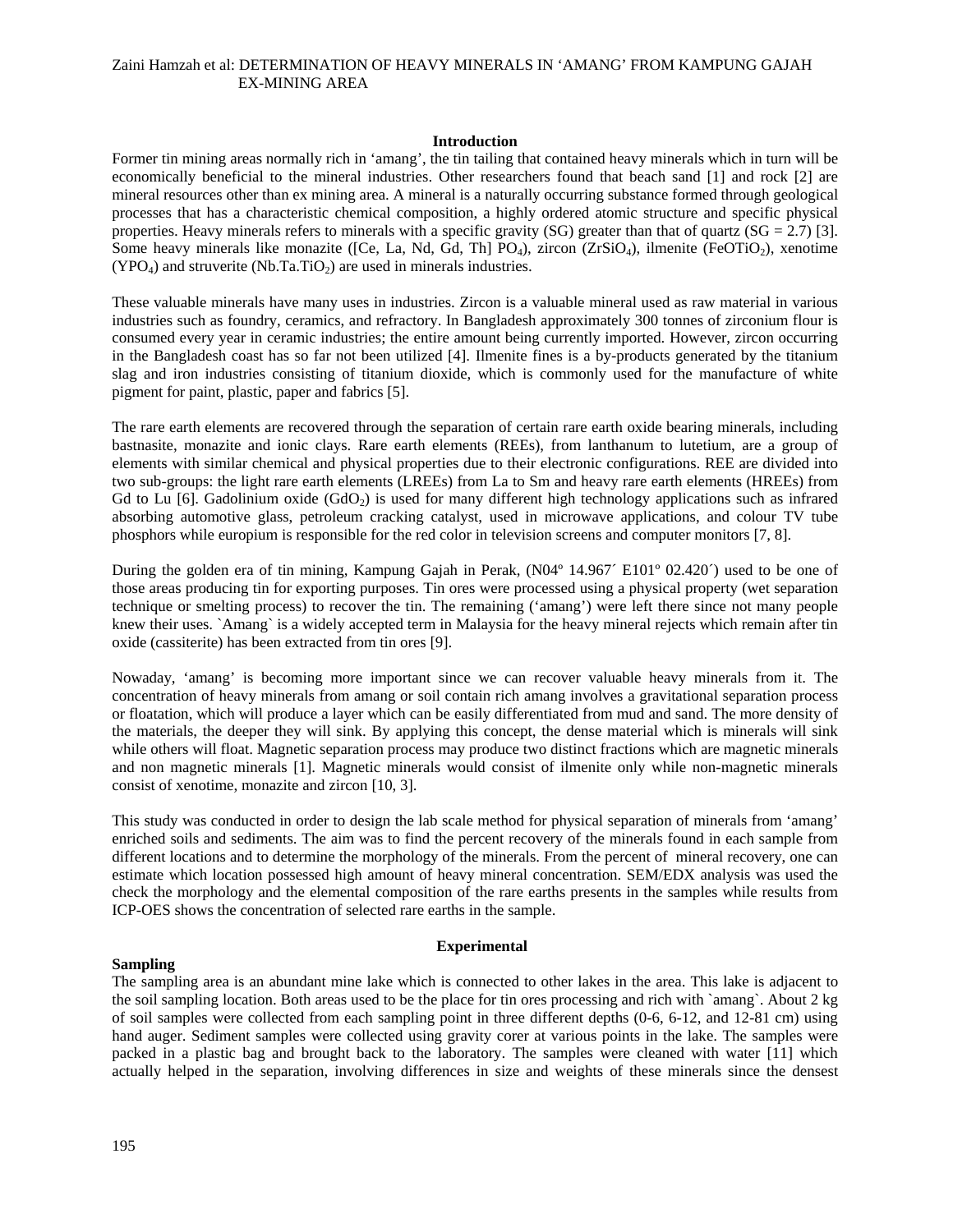material will move to the bottom hence producing a few layer differentiated them into mineral, sand and mud. Soils and sediments were kept for an hour in a container after washing with water, and then the lighter layer will floated and discarded, leaving behind the densest material. Samples were then dried in an oven at 70ºC, sieved and the heavy mineral concentrates were then separated into different individual mineral fractions using a permanent hand magnet [11].

# **Microwave digestion of samples for ICP-OES analysis.**

The digestion of mineral sample for ICP-OES analysis was undertaken in Teflon high pressure vessels using a microwave oven with temperature and pressure controls. 0.5 grams of sample was weighed into a microwave vessel with 9 mL and 3 mL of hydrochloric acid and nitric acid respectively. After digestion, the solution was carefully collected by filtering using Whatman paper no. 4. Then, the samples were diluted to a final volume of 100 mL using Milli-Q water from a Milli-Q-system (NANO pure Diamond, Barnstead). Throughtout the experiment, all the polypropylene bottles and glasswares used for preparation and storing the solutions were immersed in a dilute  $HNO<sub>3</sub>$  solution overnight, then cleaned with purified water and finally dried [12].

Stock solutions of Lanthanum, Gadolinium, Lutetium, Scandium and Dysprosium of 1000 mg/L (High-Purity Standards) were used to prepare the standards solutions for the calibration curves for ICP-OES.

# **Morphology and Elemental Composition of Heavy Minerals**

Morphological examinations of mineral grains were performed using a scanning electron microscope (Philip XL40). Samples were prepared by mounting several grains of each sample on aluminum stubs using double sided tape The samples were coated using gold sputter before undergo grain analysis. The elemental compositions of selected grains were determined by energy dispersive X-ray analysis (EDX) on 2 or more areas of each grain to minimize errors.

# **Results and discussion**

Tables 1 and 2 show the minerals recovery after a wet and magnetic separations of soils samples, respectively. The percent recovery varies for all sampling points since the minerals content will depend on the amount of 'amang' present in the soil. Samples from locations C and D have more than 40 percent mineral recovery with D11 has the highest recoverey. Location A12 also has the recovery of more than 40 percent. There is no regular patern for the mineral content in the soils. In general, zircon content in amang is higher than ilminite and monozite. The mineral accumulation may depend on the activity like smelting process previously, and they was not forming a uniform patern through out the area.

| Sample(s)       | mass(g) | wet separation $(g)$ | percent recovery $(\% )$ |
|-----------------|---------|----------------------|--------------------------|
| A11             | 1375.7  | none                 | None                     |
| A21             | 1653.4  | 136.2                | 8.20                     |
| A <sub>12</sub> | 1227.5  | 559.9                | 45.60                    |
| A22             | 5743.4  | 360.7                | 6.30                     |
| <b>B01</b>      | 2813.8  | 361.5                | 12.85                    |
| C11             | 2242.1  | 977.3                | 43.59                    |
| D <sub>11</sub> | 6719.0  | 5200.2               | 77.40                    |
| D <sub>21</sub> | 2797.5  | 1119.6               | 40.02                    |

Table 1: Recovery of minerals from soils containing 'amang' by wet gravity separation as percentage of raw sample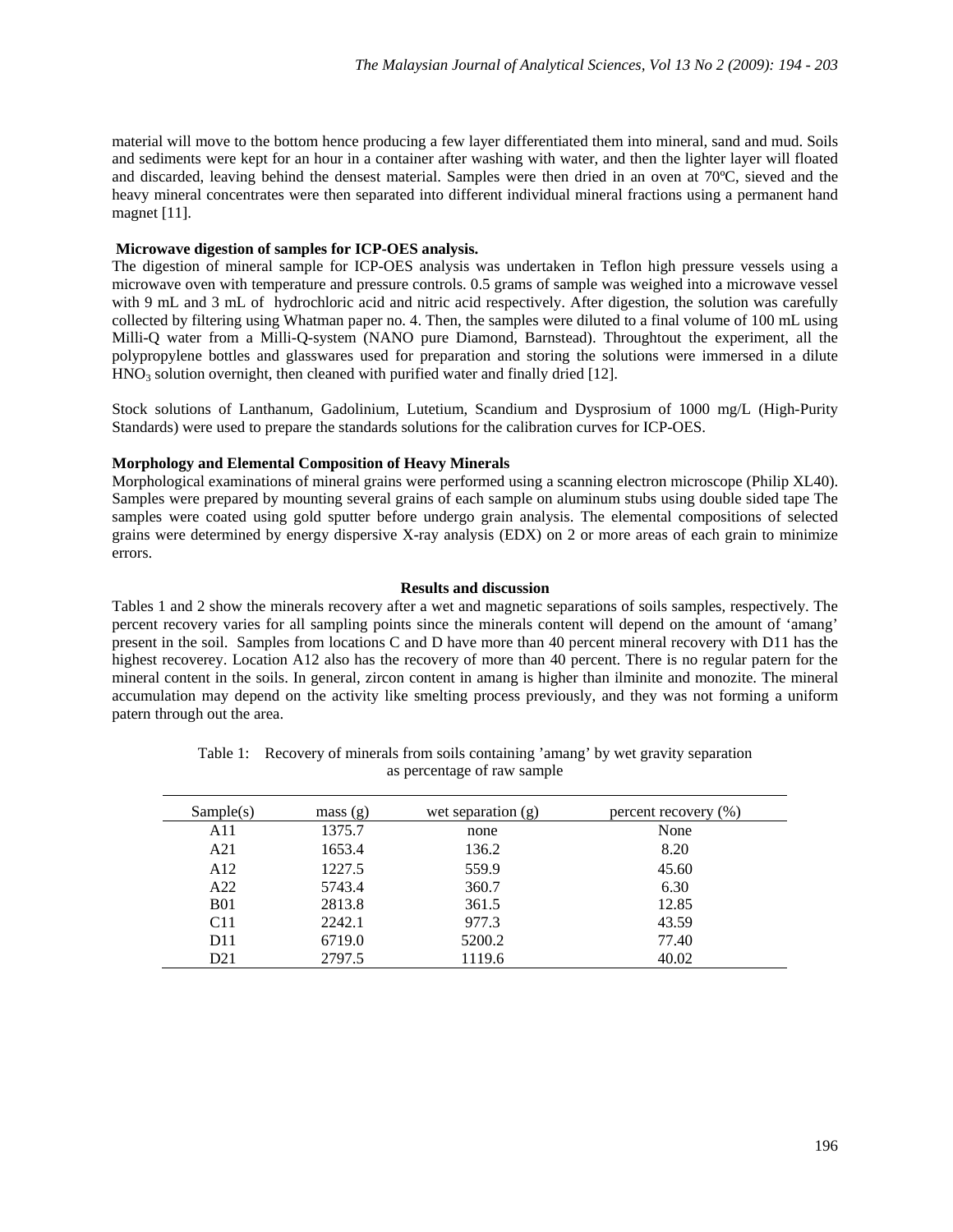| Samples         | monazite<br>(g) | recovery<br>$\frac{9}{6}$ | ilmenite<br>(g) | recovery<br>$\frac{9}{6}$ | $\bullet$<br>zircon<br>(g) | recovery<br>$\frac{9}{6}$ |
|-----------------|-----------------|---------------------------|-----------------|---------------------------|----------------------------|---------------------------|
| A11             | none            | none                      | none            | none                      | none                       | none                      |
| A21             | 77.0            | 4.7                       | 32.6            | 1.9                       | 2.9                        | 0.2                       |
| A32             | 10.4            | 0.9                       | 1.8             | 0.2                       | 33.7                       | 2.8                       |
| A42             | 30.7            | 0.5                       | 18.9            | 0.3                       | 18.9                       | 0.3                       |
| <b>B01</b>      | 3.5             | 0.1                       | 13.0            | 0.5                       | 29.7                       | 1.1                       |
| C11             | 11.8            | 0.5                       | 15.0            | 0.7                       | 44.1                       | 1.9                       |
| D <sub>11</sub> | 111.9           | 1.7                       | 4142.6          | 61.7                      | 18.0                       | 0.3                       |
| D21             |                 | 0.3                       |                 | 0.4                       | 32.8                       | 1.2                       |

Table 2: Recovery of minerals from soils by magnetic separation as percentage of raw sample

Tables 3 and 4 show the recovery of minerals by wet and magnetic separation from the sediment samples, respectively. The amount of minerals in sediment is not uniform through out. Different locations give different concentration of minerals. The percent recovery of wet separation is not consistent for all locations. Sediment show heavy minerals content is high in zircon, followed by ilminite and monozite.

| Table 3: Recovery of minerals from sediment containing 'amang' by wet gravity separation |
|------------------------------------------------------------------------------------------|
| as percentage of raw sample as percentage of raw sample                                  |

| samples                   | mass(g) | wet separation $(g)$ | percent recovery (%) |
|---------------------------|---------|----------------------|----------------------|
| E1                        | 600     | 80                   | 13.3                 |
| E2                        | 800     | 380                  | 47.5                 |
| E <sub>3</sub>            | 410     | none                 | None                 |
| E4                        | 300     | 200                  | 66.7                 |
| E <sub>5</sub>            | 200     | none                 | none                 |
| E6                        | 480     | 290                  | 60.4                 |
| E7                        | 350     | 200                  | 57.1                 |
| $\mathop{\hbox{\rm E}} 8$ | 600     | 69                   | 11.5                 |
| E <sub>9</sub>            | 600     | 28                   | 4.7                  |
| E10                       | 490     | 300                  | 61.2                 |
| E11                       | 850     | none                 | none                 |
| E12                       | 410     | 114                  | 27.8                 |
| E13                       | 550     | 54                   | 9.8                  |
| E14                       | 900     | 290                  | 32.2                 |
| E15                       | 590     | 320                  | 54.2                 |
| E16                       | 505     | none                 | None                 |
| E17                       | 210     | 199                  | 94.8                 |
| E18                       | 890     | 110                  | 12.4                 |
| E <sub>19</sub>           | 300     | 210                  | 70.0                 |
| E20                       | 500     | 133                  | 26.6                 |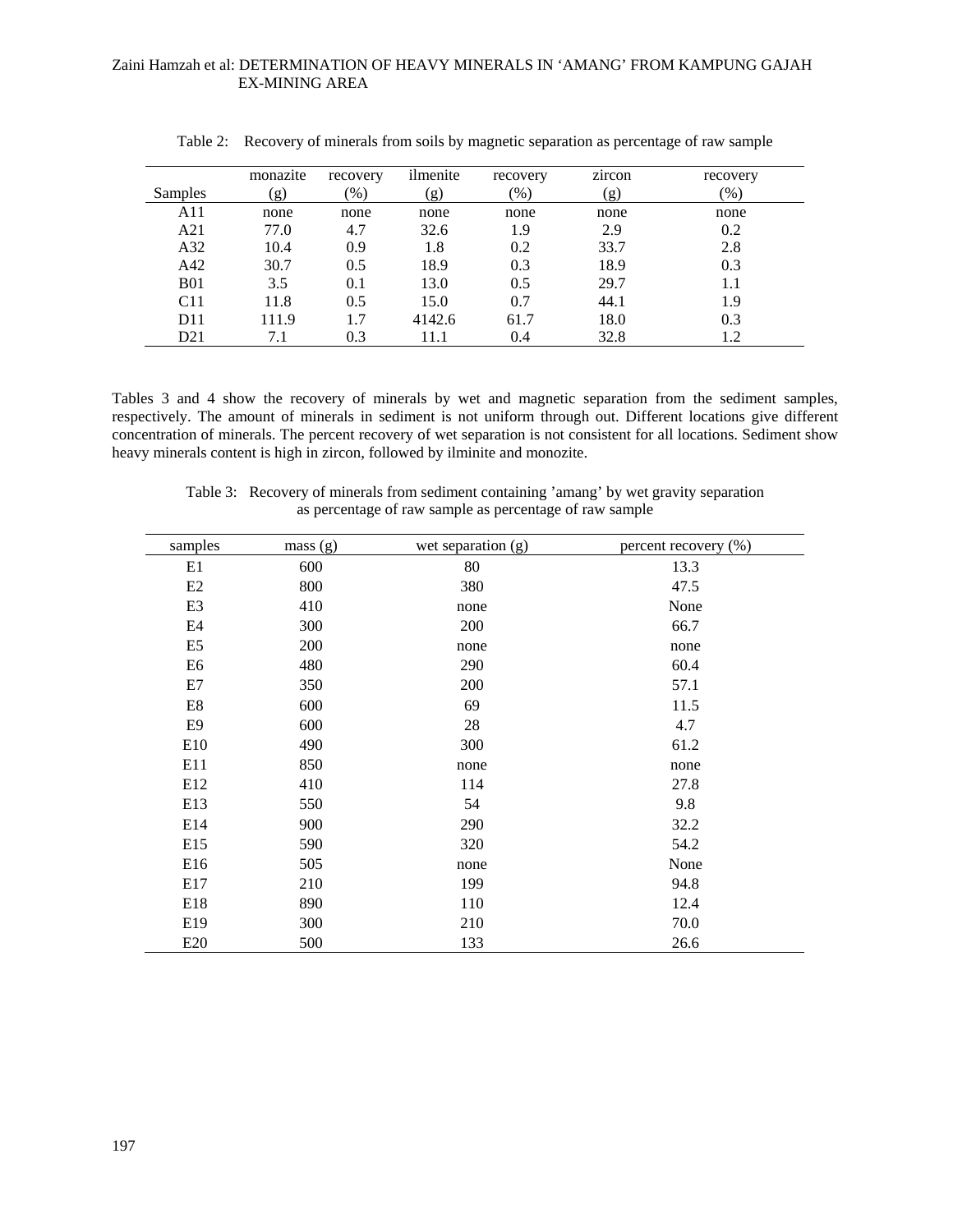| Sample(s)                 | monazite<br>(g) | Recovery<br>$(\%)$ | ilmenite<br>(g) | Recovery<br>(% ) | Zircon<br>(g) | recovery<br>$(\%)$ |
|---------------------------|-----------------|--------------------|-----------------|------------------|---------------|--------------------|
| E1                        | 0.3             | 0.1                | 0.3             | 0.1              | 66.8          | 11.1               |
| E2                        | 3.2             | 0.4                | 29.3            | 3.7              | 258.4         | 32.3               |
| E <sub>3</sub>            |                 |                    |                 |                  |               |                    |
|                           | none            | none               | none            | none             | none          | none               |
| E4                        | 1.6             | 0.5                | 13.0            | 4.3              | 100.6         | 33.5               |
| E <sub>5</sub>            | none            | none               | none            | none             | none          | none               |
| E <sub>6</sub>            | 1.3             | 0.3                | 7.6             | 1.6              | 118.4         | 24.7               |
| E7                        | 3.7             | 1.1                | 7.4             | 2.1              | 120.6         | 34.5               |
| $\mathop{\hbox{\rm E}} 8$ | 1.4             | 0.2                | 2.5             | 0.4              | 39.5          | 6.6                |
| E9                        | 1.1             | 0.2                | 3.9             | 0.7              | 15.4          | 2.6                |
| E10                       | 5.3             | 1.1                | 30.4            | 6.2              | 212.5         | 43.4               |
| E11                       | none            | none               | none            | none             | none          | none               |
| E <sub>12</sub>           | 0.8             | 0.2                | 11.1            | 2.7              | 87.2          | 21.3               |
| E13                       | 1.9             | 0.4                | 4.6             | 0.8              | 37.1          | 6.8                |
| E14                       | 1.0             | 0.1                | 25.8            | 2.9              | 170.3         | 18.9               |
| E15                       | 17.2            | 2.9                | 88.1            | 14.9             | 123.1         | 20.9               |
| E16                       | none            | none               | none            | none             | none          | none               |
| E17                       | 1.1             | 0.5                | 17.4            | 8.3              | 122.9         | 58.5               |
| E18                       | 0.7             | 0.1                | 9.1             | 1.0              | 62.4          | 7.0                |
| E <sub>19</sub>           | none            | none               | 21.4            | 7.1              | 150.9         | 50.3               |
| E20                       | 1.8             | 0.4                | 13.9            | 2.8              | 91.7          | 18.3               |

Table 4: Recovery of minerals from sediment by magnetic separation as percentage of raw sample

Figures 1a and 1b show the SEM morphology for monazite minerals recovered from the soil and sediment samples. Figure 2 show the EDX spectrum of monazite which at the energies from 2.00 keV and 5.00 keV, show a very intense peak of P, Ce and Nd respectively, present which proved the grain to be monazite [13] and this is consistent with the elemental formula of monazite which is , ([Ce, La, Nd, Gd, Th] PO<sub>4</sub>). At the energy of 3.00 keV, a peak of Th appear since the monazite is a thorium bearing phosphate mineral and is one of the principal sources of rare earth elements and thorium in the continental crust [11]. Table 5 list the elemental content in percent for monazite being analyzed.



 $(a)$  (b) Figures 1a and 1b: The morphology of monozite at different magnification (500 x and 125 x)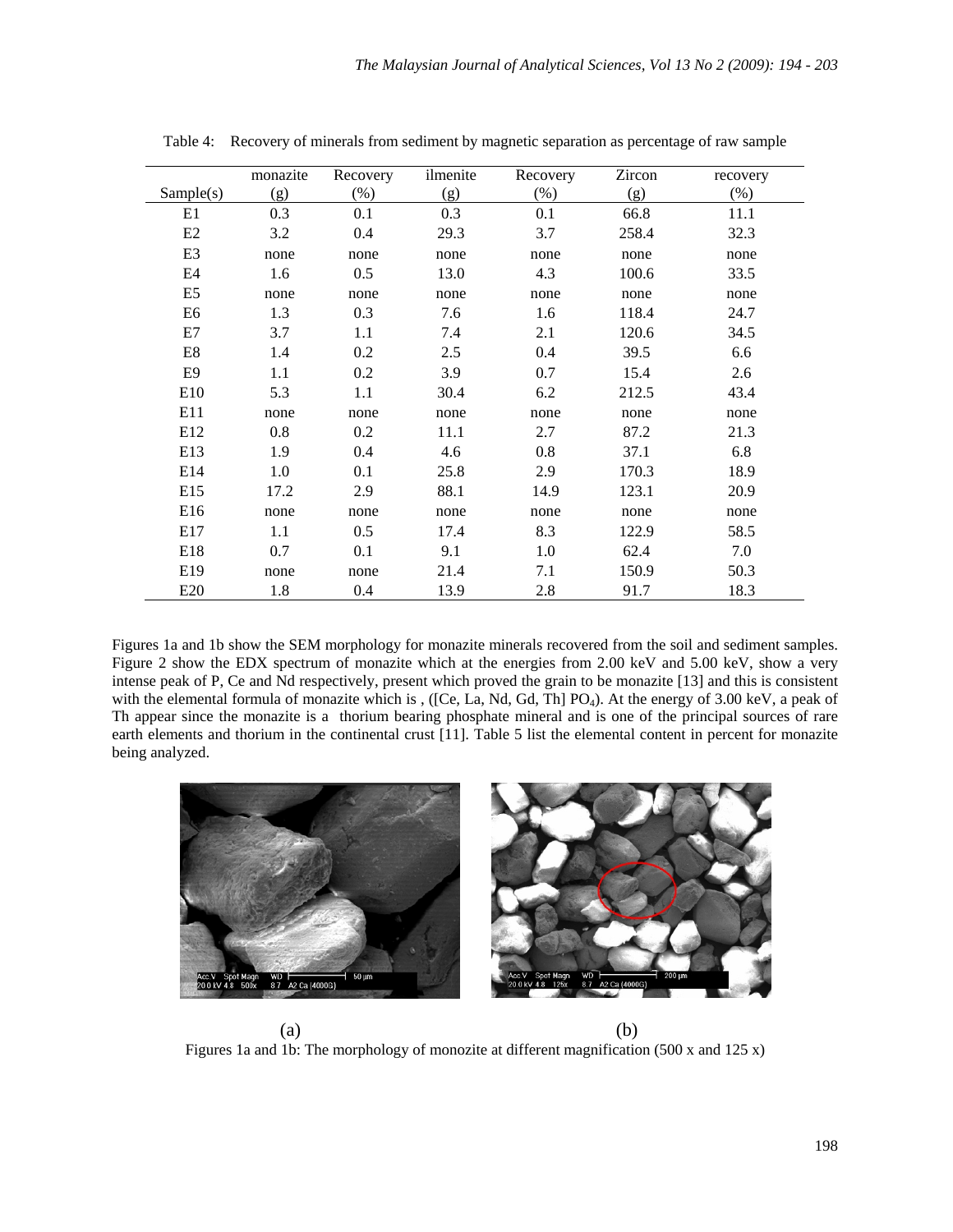

Figure 2: EDX spectrum of monozite recovered from soil and sediment samples

| <b>Element</b> | Wt $\%$ | At $%$ | <b>Element</b> | Wt $%$     | At $%$     |
|----------------|---------|--------|----------------|------------|------------|
| O K            | 9.04    | 31.42  | PmL            | 1.54       | 0.58       |
| AlK            | 1.77    | 3.64   | SmL            | 2.55       | 0.94       |
| SiK            | 3.01    | 5.96   | EuL            | 2.65       | 0.97       |
| P K            | 17.48   | 31.37  | GdL            | 1.14       | 0.40       |
| AgL            | 5.84    | 3.01   | TbL            | 0.78       | 0.27       |
| LaL            | 11.70   | 4.68   | <b>FeK</b>     | 0.12       | 0.12       |
| CeL            | 28.28   | 11.22  | HoL            | 0.45       | 0.15       |
| PrL            | 3.31    | 1.31   | TmL            | 0.68       | 0.22       |
| NdL            | 9.65    | 3.72   | <b>Total</b>   | <b>100</b> | <b>100</b> |

Table 5: Elemental composition of monozite recovered from soil and sediment samples

Figures 3a and 3b show the morphology of ilmenite minerals from soil and sediment samples measured by SEM. Figure 4, show the EDX spectrum of ilminite which shows at the energy 4.50 keV, a very intense peak of Ti and at the energy of 6.50 keV, a peak of Fe appear together with some amount of Mn exist in these samples which confirmed it is ilmenite. This is consistent with data reported by Reyneke and Van Der Westhuizen [3] that ilmenite in its pure form is FeTiO<sub>3</sub>, but also often contains some Mg and Mn, so that the formula would be fully expressed as (Fe, Mg, Mn)TiO<sub>3</sub>. Moreover, the colour of the minerals is shiny black [3].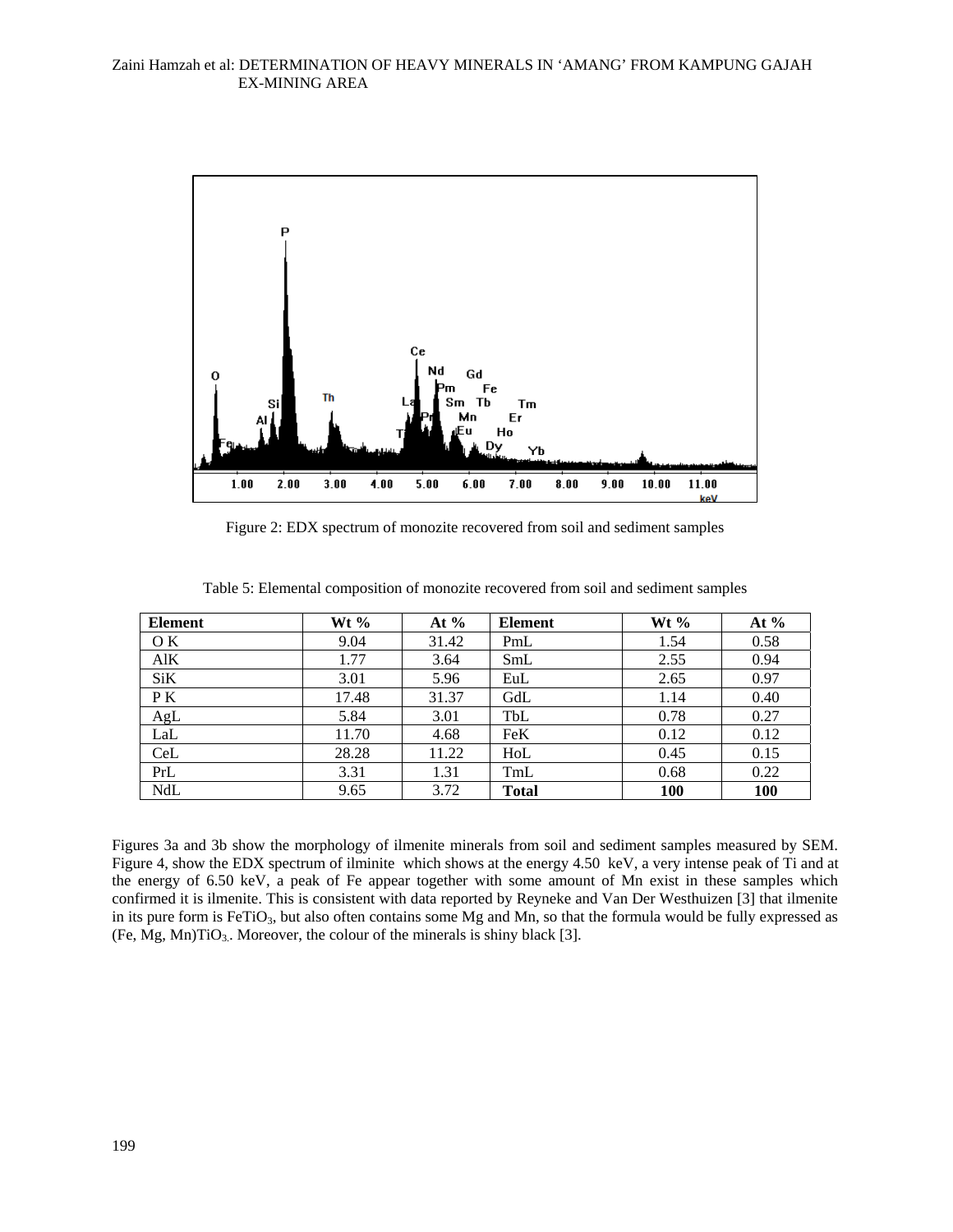

 $(a)$  (b) Figures 3a and 3b: The morphology of ilminite at different magnification (500x and 125x)



Figure 4: EDX spectrum of ilminite recovered from soil and sediment samples

| <b>Element</b> | Wt $%$ | At $%$     |
|----------------|--------|------------|
| O K            | 20.77  | 47.34      |
| AIK            | 6.19   | 8.37       |
| SiK            | 5.12   | 6.64       |
| TiK            | 25.16  | 19.15      |
| LaL            | 6.33   | 1.66       |
| MnK            | 1.83   | 1.21       |
| FeK            | 18.35  | 11.98      |
| DyL            | 16.26  | 3.65       |
| <b>Total</b>   | 100    | <b>100</b> |

Table 6: Elemental composition of ilminite recovered from soil and sediment samples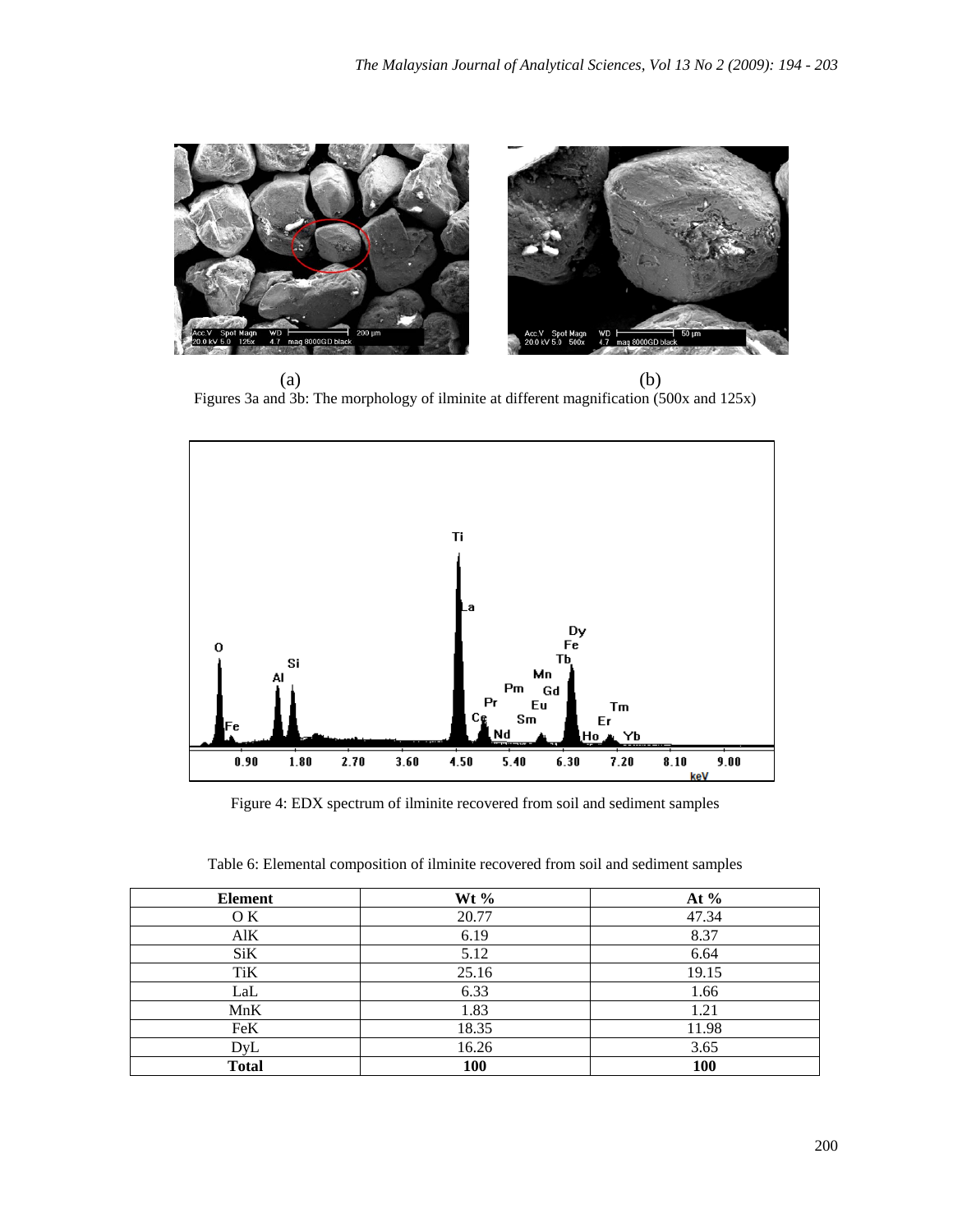# Zaini Hamzah et al: DETERMINATION OF HEAVY MINERALS IN 'AMANG' FROM KAMPUNG GAJAH EX-MINING AREA

Figure 6 shows the morphology of zircon minerals in the soil and sediment samples measured by SEM. Figure 7 shows the EDX spectrum of zircon. The Si peak appears at about 2.00 keV which is the major constituent of zircon as shown in the elemental formula of Zircon (ZrSiO<sub>4</sub>). At the energy about 6.00 keV, a minor peak for Fe supported the grain to be zircon, however with some impurities of other elements like Mn and Ti [1, 14]. Furthermore zircon is a non magnetic mineral, another property of zircon [3, 10].



 $(a)$  (b) Figures 5a and 5b: The morphology of ilminite at different magnification (500x and 125x)



Figure 6: EDX spectrum showing the elemental composition of heavy minerals zircon.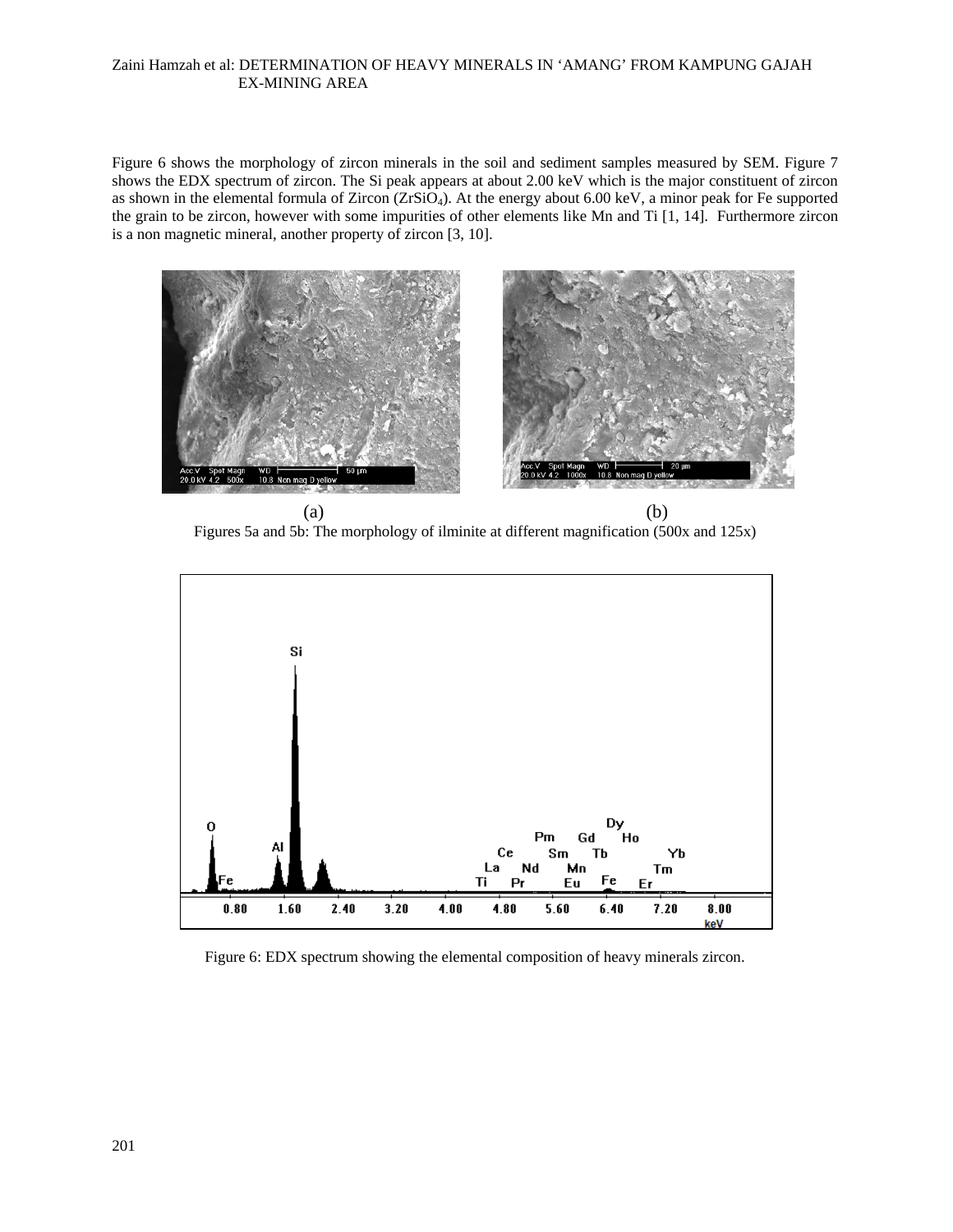| <b>Element</b> | Wt $\%$    | At $%$     |
|----------------|------------|------------|
| OK.            | 30.90      | 45.79      |
| AIK            | 7.90       | 6.94       |
| SiK            | 53.34      | 45.02      |
| TiK            | 0.14       | 0.07       |
| FeK            | 3.83       | 1.63       |
| DyL            | 1.97       | 0.29       |
| TmL            | 0.61       | 0.09       |
| YbL            | 1.31       | 0.18       |
| <b>Total</b>   | <b>100</b> | <b>100</b> |

Table 7: Elemental composition of zircon recovered from soil and sediment samples

Table 8 shows the rare earth elements content in mg/kg measured in soil and sediment samples analyzed using ICP-OES. The results show the minerals (monazite, ilmenite and zircon) are containing rare earth elements which agree with the characteristic of individual minerals. In general one can conclude that monozite contains more rare earth elements compared to other heavy minerals like ilminite and zircon. These heavy minerals are the source of rare earth elements, but to extract these rare earth, one need to deal with the natural radionuclides such as uranium and thorium which are also present in heavy minerals.

| <b>Minerals</b> | <b>Samples</b>                | Sc    | La     | Gd     | Lu   | Dv     |
|-----------------|-------------------------------|-------|--------|--------|------|--------|
| monazite        | $A21$ (soil)                  | 60.75 | none   | 913.72 | 8.73 | 562.20 |
| ilmenite        | $A21$ (soil)                  | 48.47 | none   | 501.92 | 9.14 | 342.66 |
| zircon          | $A21$ (soil)                  | 13.04 | 104.51 | 10.75  | 4.57 | 31.46  |
|                 | E10                           |       |        |        |      |        |
| monazite        | (sediment)<br>E <sub>10</sub> | 21.27 | 526.54 | 47.70  | 4.61 | 66.07  |
| ilmenite        | (sediment)<br>E10             | 26.38 | 82.91  | 9.89   | 6.67 | 38.05  |
| zarcon          | sediment)                     | 12.23 | 45.91  | 7.61   | 3.90 | 7.10   |

Table 8: Concentration of rare earth elements (mg/kg) in soil and sediment samples

# **Conclusion**

From this study, one can conclude that soil and sediment samples from ex-mining area may contain heavy minerals like monazite, ilminite and zircon. They can be separated using wet separation method followed by magnetic separation. The SEM/EDX analysis on the minerals confirmed that the minerals are monazite, ilminite and zircon. Their rare earth elemental content were analyzed using ICP-OES and the results further support that heavy minerals are rich in rare earth elements.

## **Acknowledgement**

Authors would like to thank Ministry of Science, Technology and Innovation (MOSTI) for the Grant 03-01-01 sf0084.